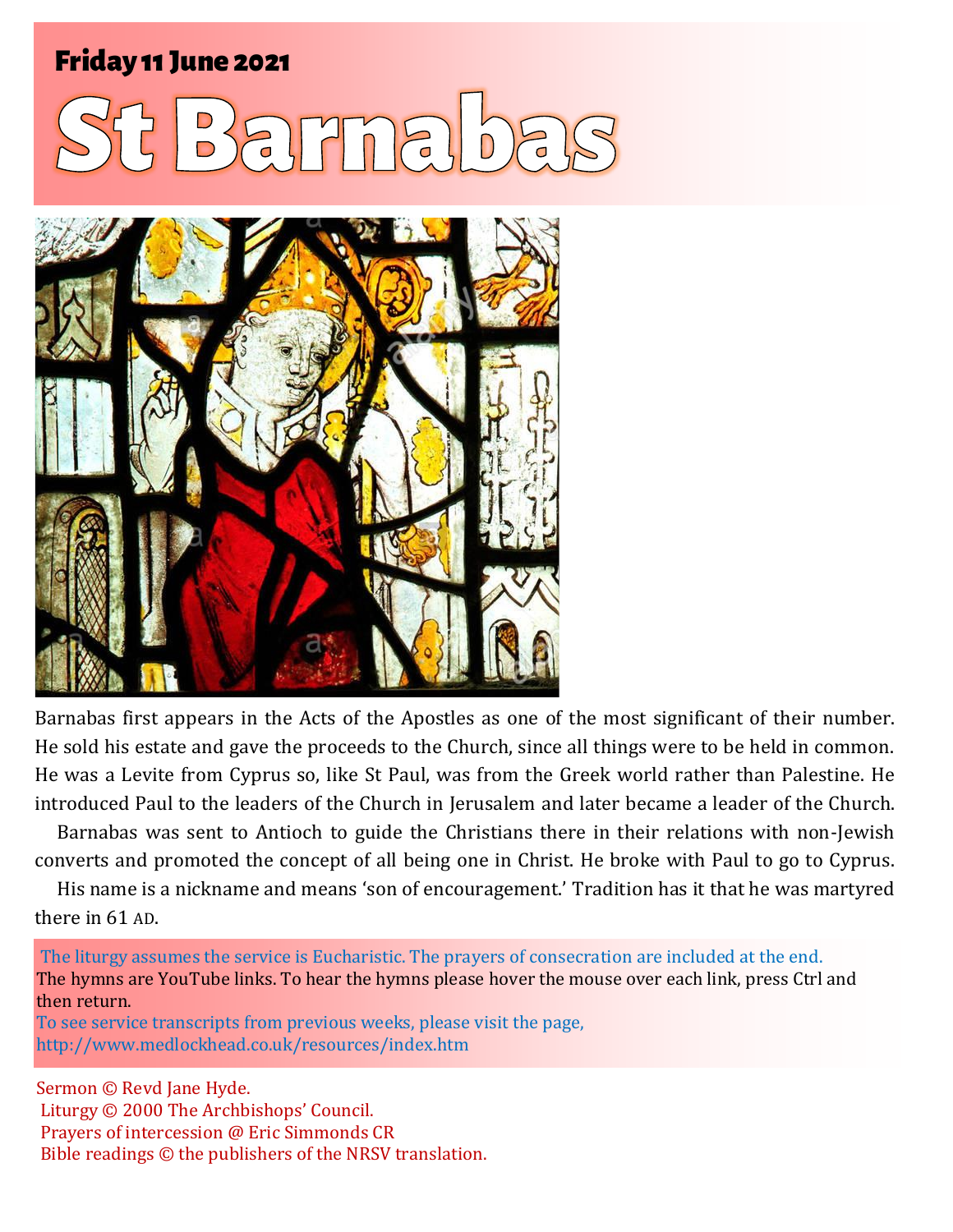### **Welcome and introduction**

HYMN **[For all the saints](https://www.youtube.com/watch?v=WbPshOGxpew)** (please click on this link to hear the hymn)

### **The welcome**

In the name of the Father, and of the Son, and of the Holy Spirit

All **Amen.**

The Lord be with you

All **And also with you.**

### **The Preparation**

All **Almighty God,**

**to whom all hearts are open, all desires known, and from whom no secrets are hidden: cleanse the thoughts of our hearts by the inspiration of your Holy Spirit, that we may perfectly love you, and worthily magnify your holy name; through Christ our Lord. Amen.**

Our Lord Jesus Christ said:

The first commandment is this: 'Hear, O Israel, the Lord our God is the only Lord. You shall love the Lord your God with all your heart,

with all your soul, with all your mind,

and with all your strength.'

And the second is this: 'Love your neighbour as yourself.'

There is no other commandment greater than these.

On these two commandments hang all the law and the prophets.

### All **Amen. Lord, have mercy.**

Christ calls us to share the heavenly banquet of his love with all the saints in earth and heaven. Therefore, knowing our unworthiness and sin, let us confess our sins in penitence and faith, firmly resolved to keep God's commandments and to live in love and peace with all.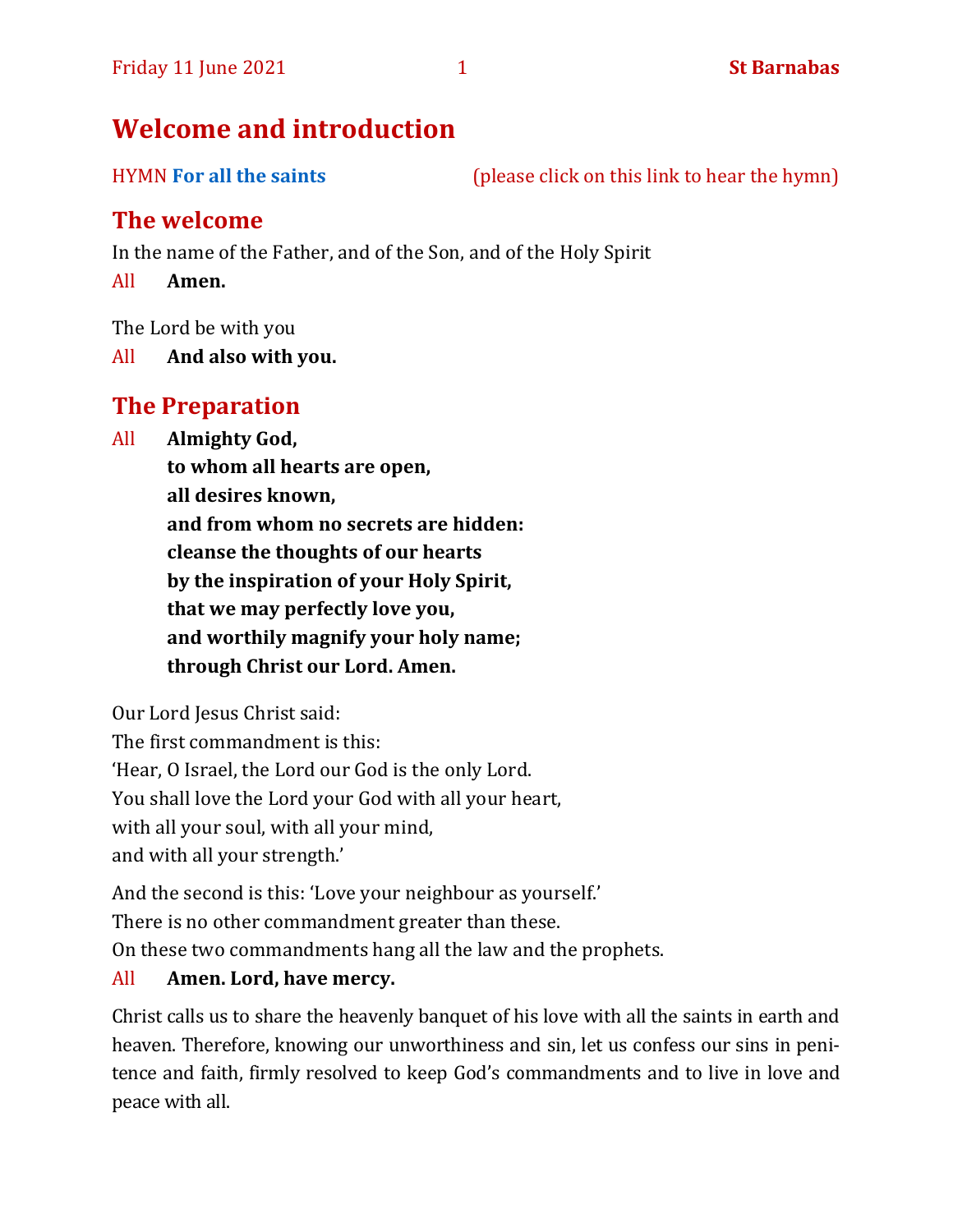Friday 11 June 2021 1 **St Barnabas** 

All **Almighty God, our heavenly Father, we have sinned against you and against our neighbour in thought and word and deed, through negligence, through weakness, through our own deliberate fault. We are truly sorry and repent of all our sins. For the sake of your Son Jesus Christ, who died for us, forgive us all that is past and grant that we may serve you in newness of life to the glory of your name. Amen.**

Almighty God, who forgives all who truly repent, have mercy upon you, pardon and deliver you from all your sins, confirm and strengthen you in all goodness, and keep you in life eternal; through Jesus Christ our Lord.

All **Amen.**

### **The Gloria**

This version of the Gloria is sung to the tune of 'Cwm Rhondda'. Click **[here](about:blank)** for the tune.

All **Glory be to God in Heaven, Songs of joy and peace we bring, Thankful hearts and voices raising, To creation's Lord we sing. Lord we thank you, Lord we praise you, Glory be to God our King: Glory be to God our King. Lamb of God, who on our shoulders, Bore the load of this world's sin;**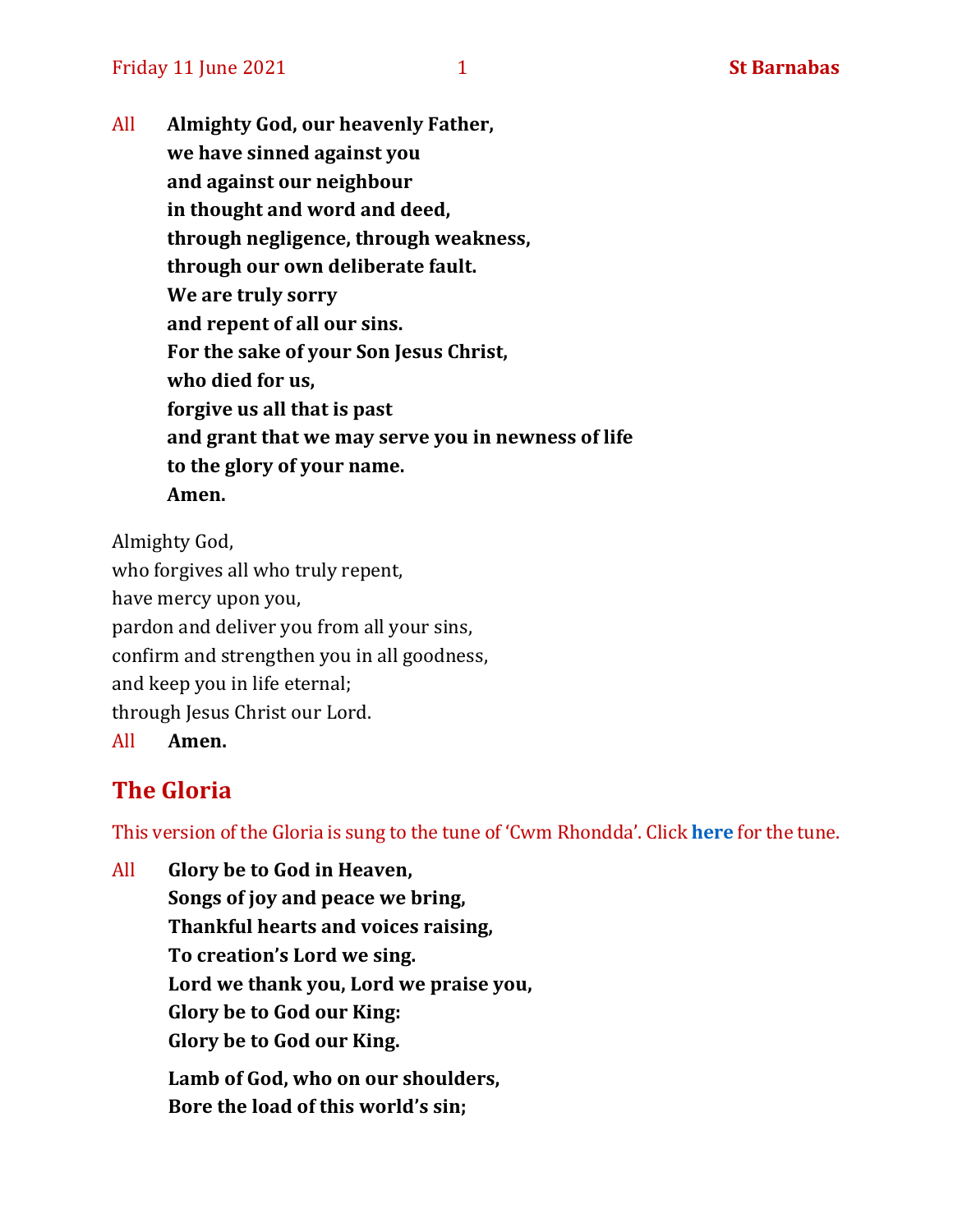**Only Son of God the Father, You have brought us peace within. Lord, have mercy, Christ have mercy, Now your glorious reign begin: Now your glorious reign begin.**

**You O Son of God are Holy, You we praise with one accord. None in heav'n or earth is like you, Only you are Christ the Lord. With the Father and the Spirit, Ever worshipped and adored: Ever worshipped and adored.**

### **The Collect for St Barnabas**

Bountiful God, giver of all gifts, who poured your Spirit upon your servant Barnabas and gave him grace to encourage others: help us, by his example, to be generous in our judgements and unselfish in our service; through Jesus Christ your Son our Lord, who is alive and reigns with you, in the unity of the Holy Spirit, one God, now and for ever. All **Amen.**

### **First reading**

A reading from the book of Job

When the ear heard, it commended me, and when the eye saw, it approved; because I delivered the poor who cried, and the orphan who had no helper. The blessing of the wretched came upon me, and I caused the widow's heart to sing for joy. I put on righteousness, and it clothed me; my justice was like a robe and a turban. I was eyes to the blind, and feet to the lame. I was a father to the needy, and I championed the cause of the stranger. *Job 29:11–16*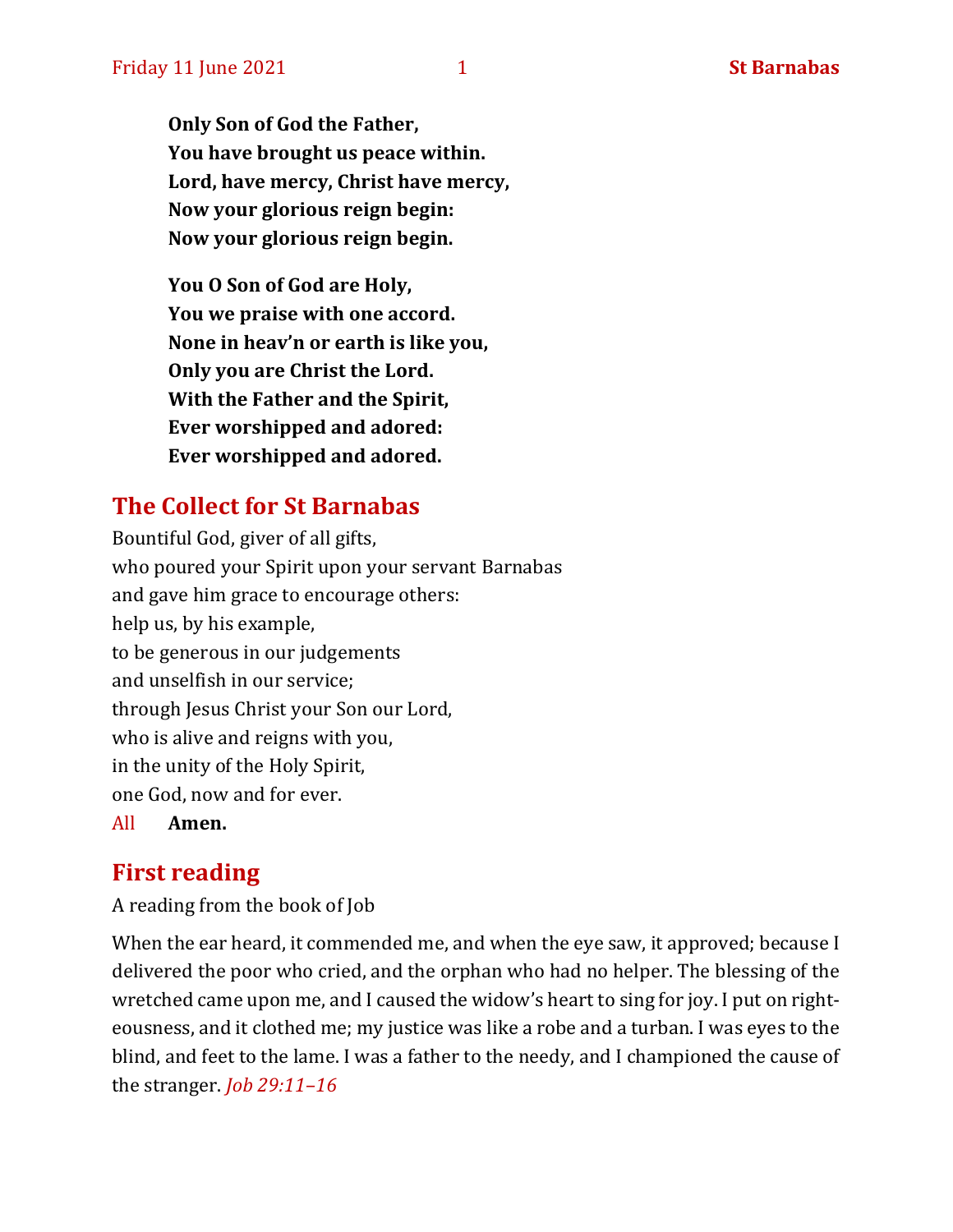This is the Word of the Lord

All **Thanks be to God.**

### **Second reading**

A reading from Acts of the Apostles

Those who were scattered because of the persecution that took place over Stephen travelled as far as Phoenicia, Cyprus, and Antioch, and they spoke the word to no one except Jews. But among them were some men of Cyprus and Cyrene who, on coming to Antioch, spoke to the Hellenists also, proclaiming the Lord Jesus. The hand of the Lord was with them, and a great number became believers and turned to the Lord. News of this came to the ears of the church in Jerusalem, and they sent Barnabas to Antioch. When he came and saw the grace of God, he rejoiced, and he exhorted them all to remain faithful to the Lord with steadfast devotion; for he was a good man, full of the Holy Spirit and of faith. And a great many people were brought to the Lord.

Then Barnabas went to Tarsus to look for Saul, and when he had found him, he brought him to Antioch. So it was that for an entire year they met with the church and taught a great many people, and it was in Antioch that the disciples were first called 'Christians'.

At that time prophets came down from Jerusalem to Antioch. One of them named Agabus stood up and predicted by the Spirit that there would be a severe famine over all the world; and this took place during the reign of Claudius. The disciples determined that according to their ability, each would send relief to the believers living in Judea; this they did, sending it to the elders by Barnabas and Saul. *Acts 11:19–30*

This is the Word of the Lord

All **Thanks be to God.**

Hymn 2 **[A new commandment](https://www.youtube.com/watch?v=jT0ygUgPvP0)** (please click on this link to hear the hymn)

### **Gospel reading**

Hear the Gospel of our Lord Jesus Christ according to John

### All **Glory to you O Lord.**

Jesus said to his disciples: 'This is my commandment, that you love one another as I have loved you. No one has greater love than this, to lay down one's life for one's friends. You are my friends if you do what I command you. I do not call you servants any longer, because the servant does not know what the master is doing; but I have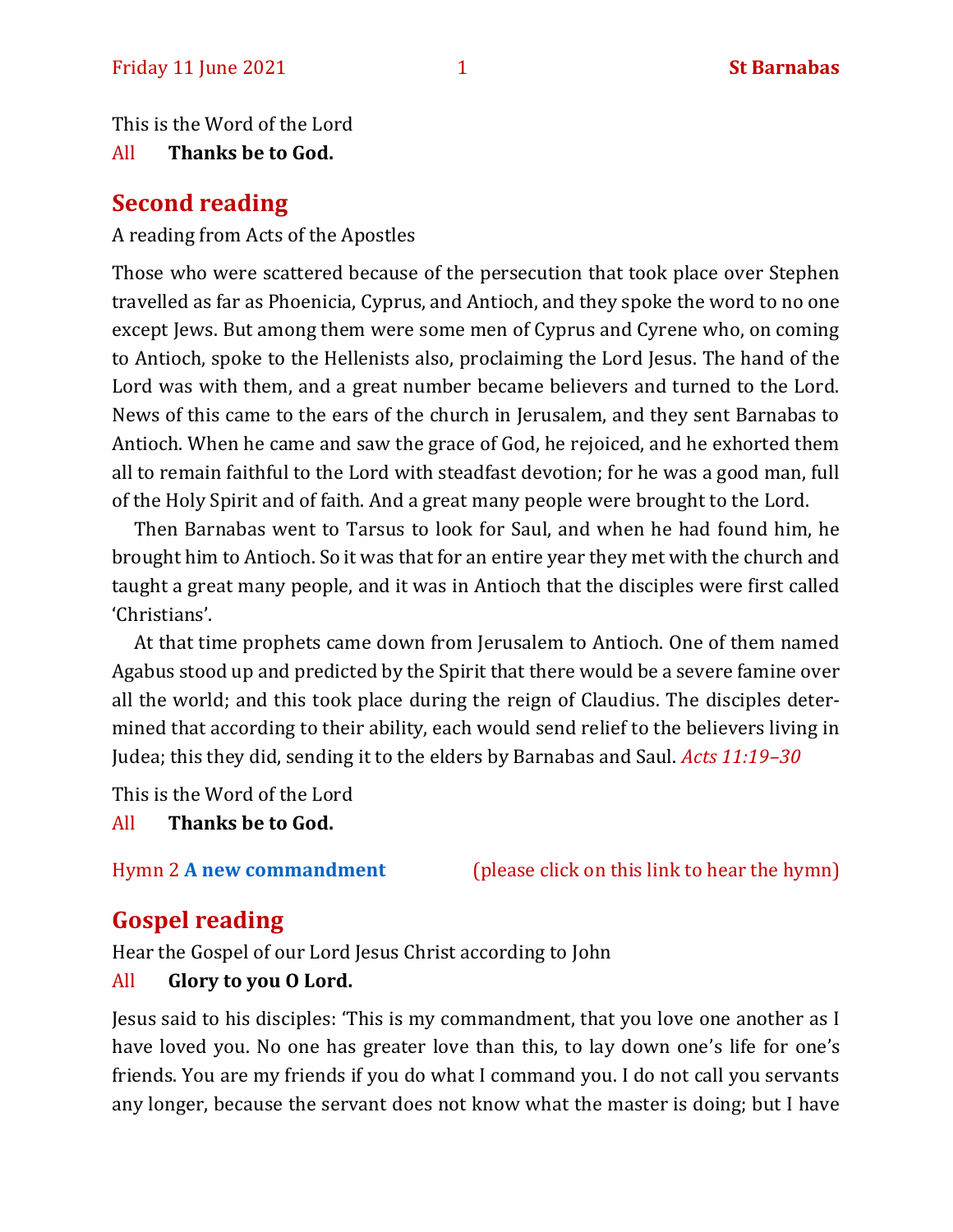called you friends, because I have made known to you everything that I have heard from my Father. You did not choose me but I chose you. And I appointed you to go and bear fruit, fruit that will last, so that the Father will give you whatever you ask him in my name. I am giving you these commands so that you may love one another.' *John 15:12–17*

This is the Gospel of the Lord

#### All **Praise to you O Christ.**

#### **Sermon**

What's in a nickname? Have you ever had one … perhaps at school? In first-century Israel (in the general absence of surnames) it was difficult to distinguish one person, of the same name, from another. Many were identified by relationships—Mary 'the wife of Clopas'; James, 'son of Zebedee' … or a name might signify where a person came from—Mary 'Magdalene'; Simon 'of Cyrene'. A few earned (what we *could* call) 'nicknames'—Simon 'the rock' Peter; James and John 'the sons of thunder' Boanerges … and Joseph 'son of encouragement' Barnabas.

As we read (in the Acts of the Apostles) Barnabas was a Jew, a Levite of the priestly class, born in Cyprus; one of the many Jews of the diaspora at that time.

We are not told *how* he came to be one of Christ's most devoted followers and dedicated evangelists. As our second reading simply says *'… he was a good man, full of the Holy Spirit and of faith.'* But, perhaps, it's not too fanciful to believe that he might have been a member of the international crowd (gathered in Jerusalem) at that first Pentecost, who witnessed the effects on the disciples of the coming of the Holy Spirit. Perhaps he was one of the three thousand who heard Peter's words, came to believe, and was baptised that day? In any case, we learn that Barnabas willingly sold all his property and laid the proceeds *'…at the apostles' feet.'*(Acts 4:37). He was also the one to argue Paul's case to the disciples in Jerusalem. They were fearful and distrustful of Paul's true motivations due to his previous record of persecuting the earliest believers.

Soon, Barnabas and Paul became a (sort of) 'dream team'; the first line in spreading the good news—the most dedicated and trusted—to go out into the world beyond Jerusalem to teach, convert, and baptise in the name of Christ. They totally surrendered their lives to this calling … even eventually to be martyred … Paul in Rome, and Barnabas (by tradition) in his native Cyprus. So they truly lived up Jesus's words from John's Gospel … *'No one has greater love than this, to lay down one's life for one's friends.'*

Last Sunday, on the 77th anniversary of the D-day landings, a new memorial was unveiled overlooking 'Gold' beach in Normandy, and we often think of those words in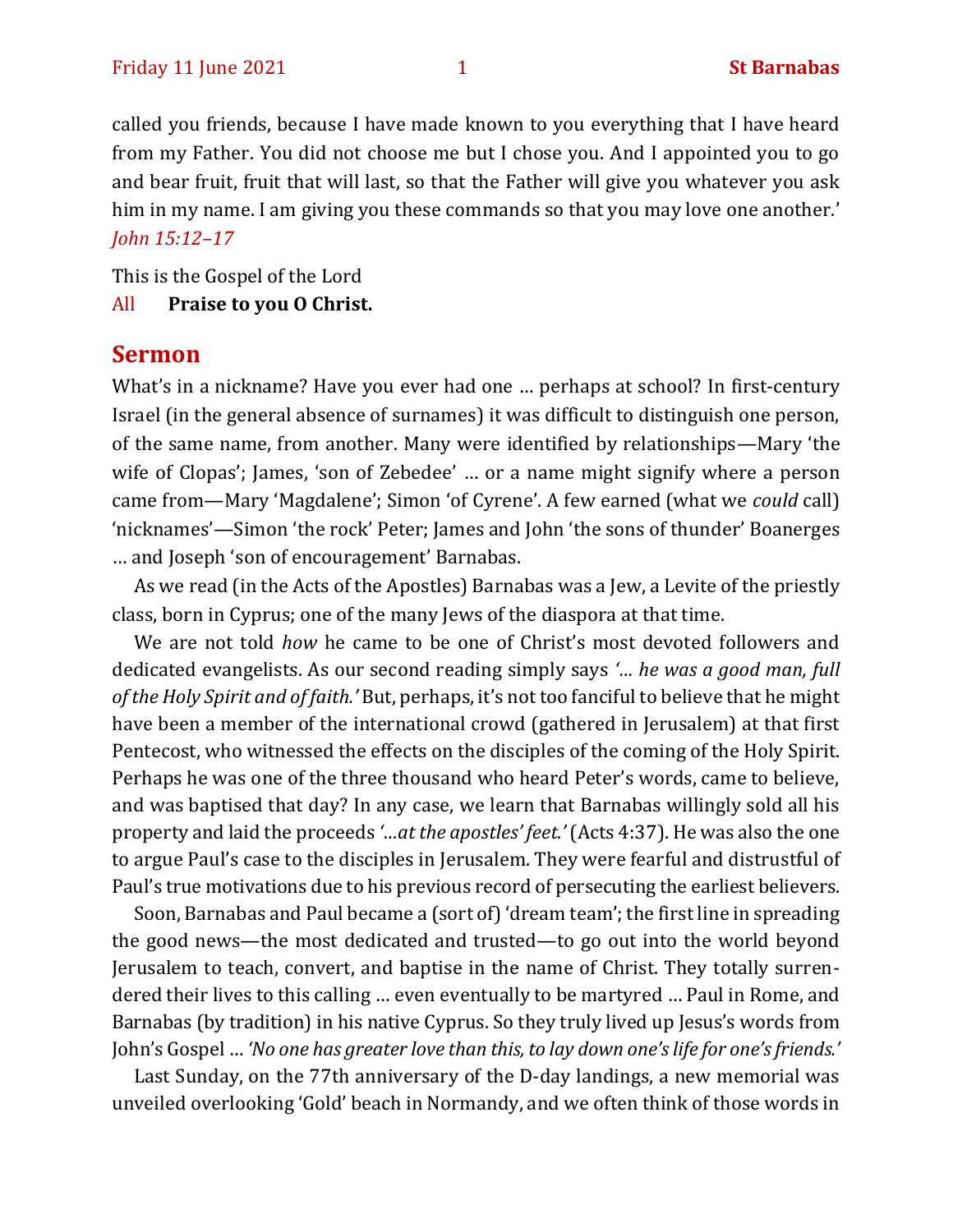the context of war and conflict, laying one's life on the line and being willing to die for Queen and country.

If you happened to catch any of the coverage of the ceremony, you cannot fail to have been greatly moved by some of the tales of heroism and courage shown by the men and women who were there, and the sight of the more than twenty-two thousand names of the fallen, inscribed in stone. But I think our Gospel passage encourages, and challenges us to think outside the bounds of sacrifice in war.

Jesus speaks of an even greater challenge … to *'love one another as I have loved you.'*

To find the tremendous courage to live our lives in the light of that seemingly simple (but oh, so difficult) commandment to just '*love one another'.* 

And that is precisely what Barnabas and Paul were about. What greater love could there be than trying to reach out to the world so that all might know the love of Christ? And, indeed they did literally *lay down'* their lives. They devoted their whole lives to obeying that commandment … to love as Jesus had loved. Jesus, who embraced our humanity, so that we might know and understand (as best we are able) the totality and enormity of Divine love.

Of course we know that Barnabas and Paul, as mere humans (and as fallible as us) had a 'falling out'. They eventually went their separate ways, but this did not deflect them from their life-long mission of love.

And so we celebrate the life of St Barnabas as he 'encourages' us. He encourages us (by his example) to love one another as Jesus loves us … to remember that love is at the very heart of our faith … and that (in the living out of that love) we will truly be able to lay down our lives for others in the service of the one who chose us and commands us to *'bear fruit'* … our friend and Saviour, Jesus Christ. Amen.

### **Prayers of intercession**

Father of all,

from whom every family on earth is named,

we thank you for the apostolic labours of women and men

of every age, and especially for the life and witness of Barnabas.

We pray for the church in Cyprus

and that you will bless all parishes and institutions

dedicated in honour of St Barnabas.

Lord hear us:

#### All **Lord graciously hear us.**

Father of all, we pray for this nation, and we thank you for the freedom and benefits of democracy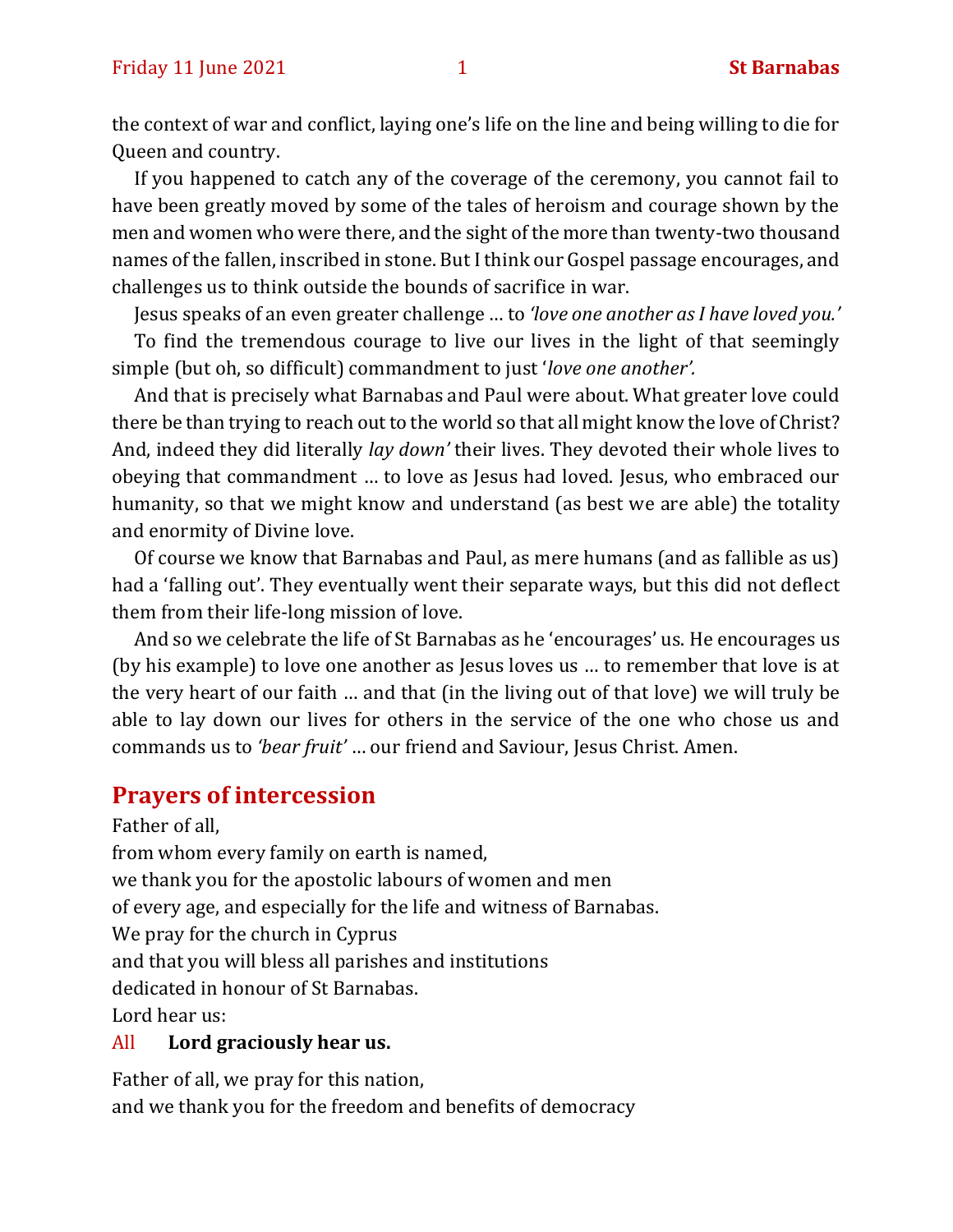that we enjoy.

Take from us the narrowness of self-interest,

and grant to us leaders of vision, moral courage and integrity.

And grant to all nations the blessings of peace,

justice and freedom.

Lord hear us:

### All **Lord graciously hear us.**

Father of mercies and God of all comfort,

be with the sick, support the elderly and the infirm;

may the evening of their life be calm and filled with light. Surround with your

compassion all who are in distress and all who mourn.

Lord hear us:

### All **Lord graciously hear us.**

Father, give your blessing to all

who seek to bring healing, compassion

and encouragement into the lives of their fellow human beings,

all those who work in our National Health Service,

all counsellors and social workers.

Prosper their ministries, that there may be wise-hearted love in the relief of all human affliction.

Lord hear us:

### All **Lord graciously hear us.**

Loving Father,

remember in your kingdom all who have died,

all who have died in great fear, bitterness and loneliness:

fulfil now in them your promise to wipe away all tears

from every eye.

Lord hear us:

### All **Lord graciously hear us.**

Merciful Father,

All **accept these prayers**

**for the sake of your Son,**

**our Saviour Jesus Christ. Amen.**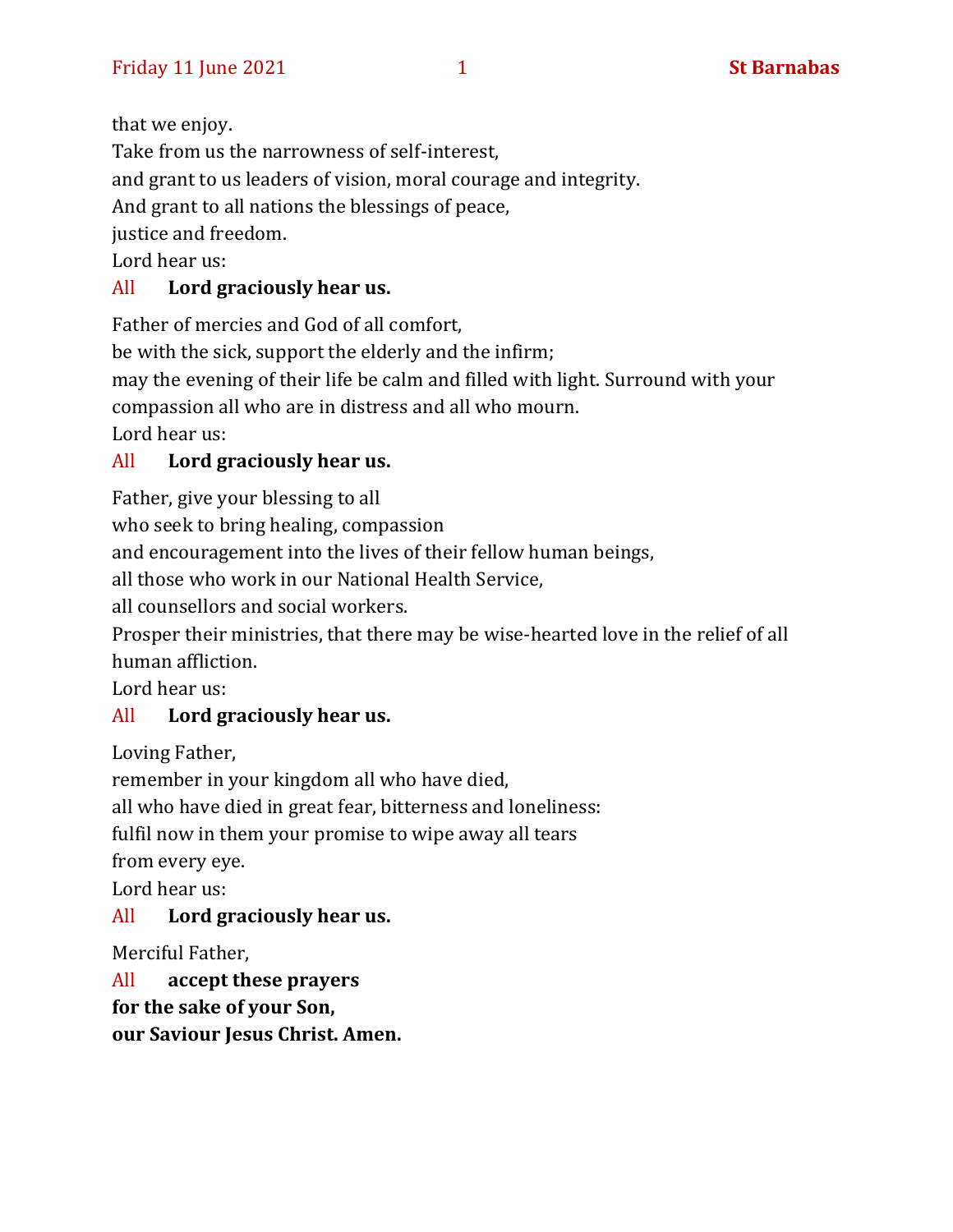### **The peace**

We are fellow-citizens with the saints and of the household of God, through Christ our Lord, who came and preached peace to those who were far off and those who were near.

The peace of the Lord be always with you:

All **And also with you.**

The liturgy of the Communion Service appears below

Hymn 3 **[When I needed a neighbour](https://www.youtube.com/watch?v=fExR7eOhJO0)** (please click on this link to hear the hymn)

# The Dismissal

Jesus said, 'I have made your name known to those you gave me from the world. They were yours, and you gave them to me, and they have kept your word. Now they know that everything you have given me is from you; for the words that you gave to me I have given to them, and they have received them and know in truth that I came from you; and they have believed that you sent me. I am asking on their behalf; I am not asking on behalf of the world, but on behalf of those whom you gave me, because they are yours.' *John 17:6–9*

May God, who kindled the fire of his love in the hearts of the saints, pour upon you the riches of his grace.

### All **Amen**

May he give you joy in their fellowship and a share in their praises.

### All **Amen**

May he strengthen you to follow them in the way of holiness and to come to the full radiance of glory.

### All **Amen**

and the blessing of God the Almighty:

Father, Son, and Holy Spirit, be with you now and remain with you always.

### All **Amen**

### Hymn 4 **[When the saints go marching in](https://www.youtube.com/watch?v=lkNPSlQbxNc)** (click on this link to hear the hymn)

Go in peace to love and serve the Lord.

### All **In the name of Christ. Amen.**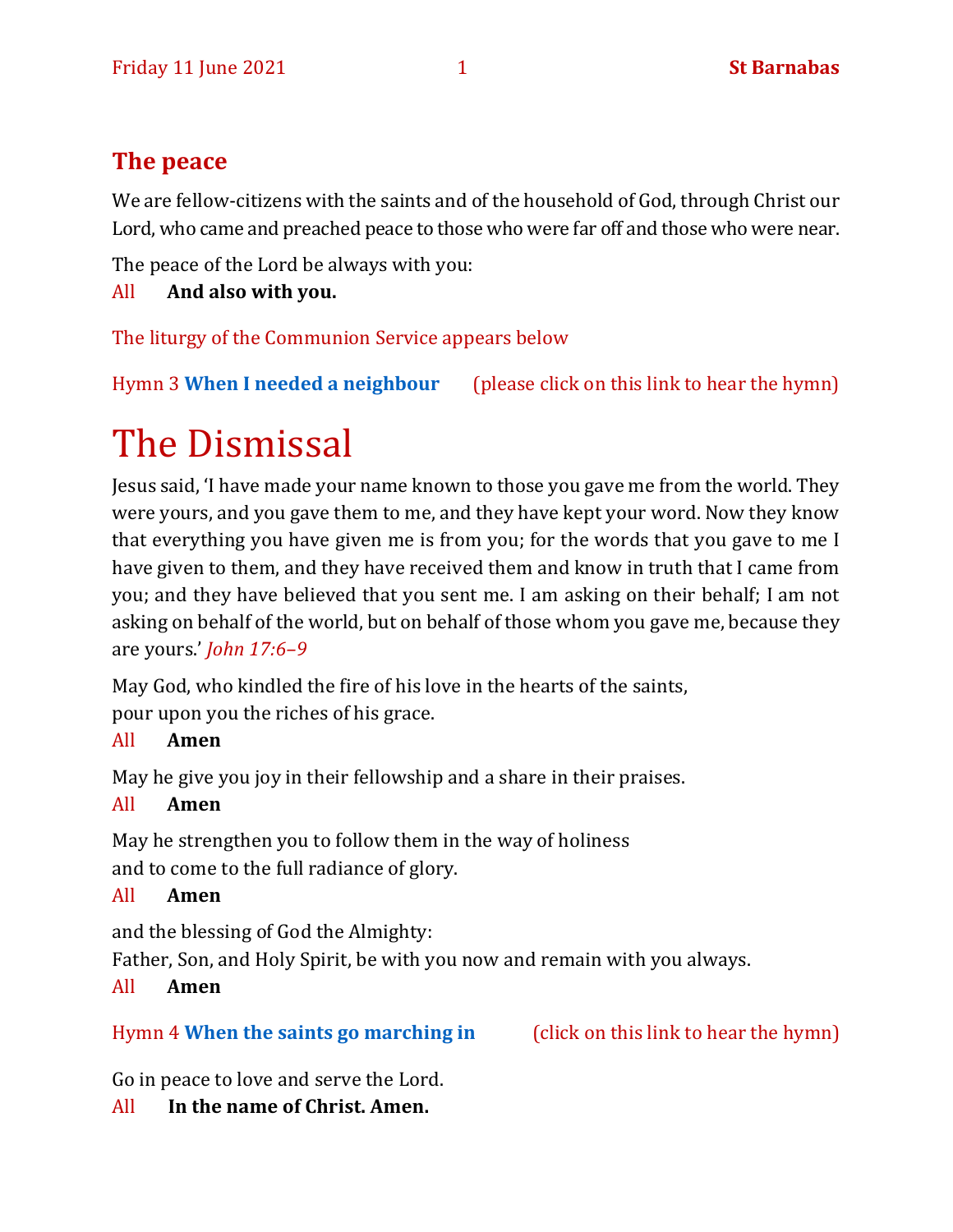## The Liturgy of the Sacrament

### Eucharistic Prayer (prayer E)

The Lord be with you

#### All **and also with you.**

Lift up your hearts.

#### All **We lift them to the Lord.**

Let us give thanks to the Lord our God.

#### All **It is right to give thanks and praise.**

It is indeed right, our duty and our joy, always and everywhere to give you thanks, holy Father, almighty and eternal God, through Jesus Christ our Lord. And now we give thanks, most gracious God, surrounded by a great cloud of witnesses and glorified in the assembly of your saints. The glorious company of apostles praise you. The noble fellowship of prophets praise you. The white-robed army of martyrs praise you. We, your holy Church, acclaim you. In communion with angels and archangels, and with all who served you on earth and worship you now in heaven, we raise our voice to proclaim your glory, for ever praising you and saying:

All **Holy, holy, holy Lord, God of power and might, heaven and earth are full of your glory. Hosanna in the highest. Blessed is he who comes in the name of the Lord. Hosanna in the highest.**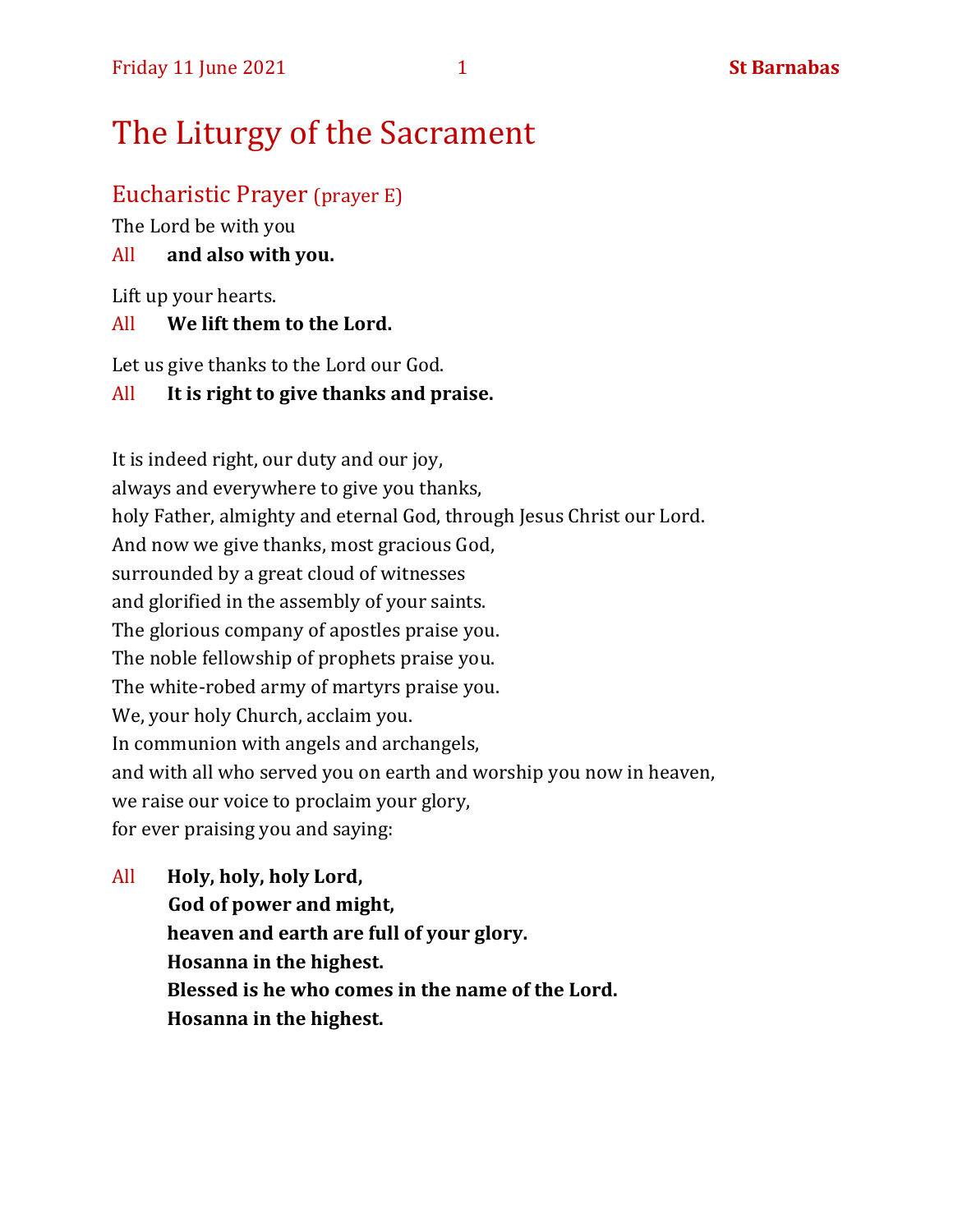We praise and bless you, loving Father, through Jesus Christ, our Lord; and as we obey his command, send your Holy Spirit, that broken bread and wine outpoured may be for us the body and blood of your dear Son.

On the night before he died he had supper with his friends and, taking bread, he praised you. He broke the bread, gave it to them and said: Take, eat; this is my body which is given for you; do this in remembrance of me.

When supper was ended he took the cup of wine. Again he praised you, gave it to them and said: Drink this, all of you; this is my blood of the new covenant, which is shed for you and for many for the forgiveness of sins. Do this, as often as you drink it, in remembrance of me.

So, Father, we remember all that Jesus did, in him we plead with confidence his sacrifice made once for all upon the cross. Bringing before you the bread of life and cup of salvation, we proclaim his death and resurrection until he comes in glory.

Great is the mystery of faith:

All **Christ has died. Christ is risen. Christ will come again.**

Lord of all life,

help us to work together for that day

when your kingdom comes

and justice and mercy will be seen in all the earth.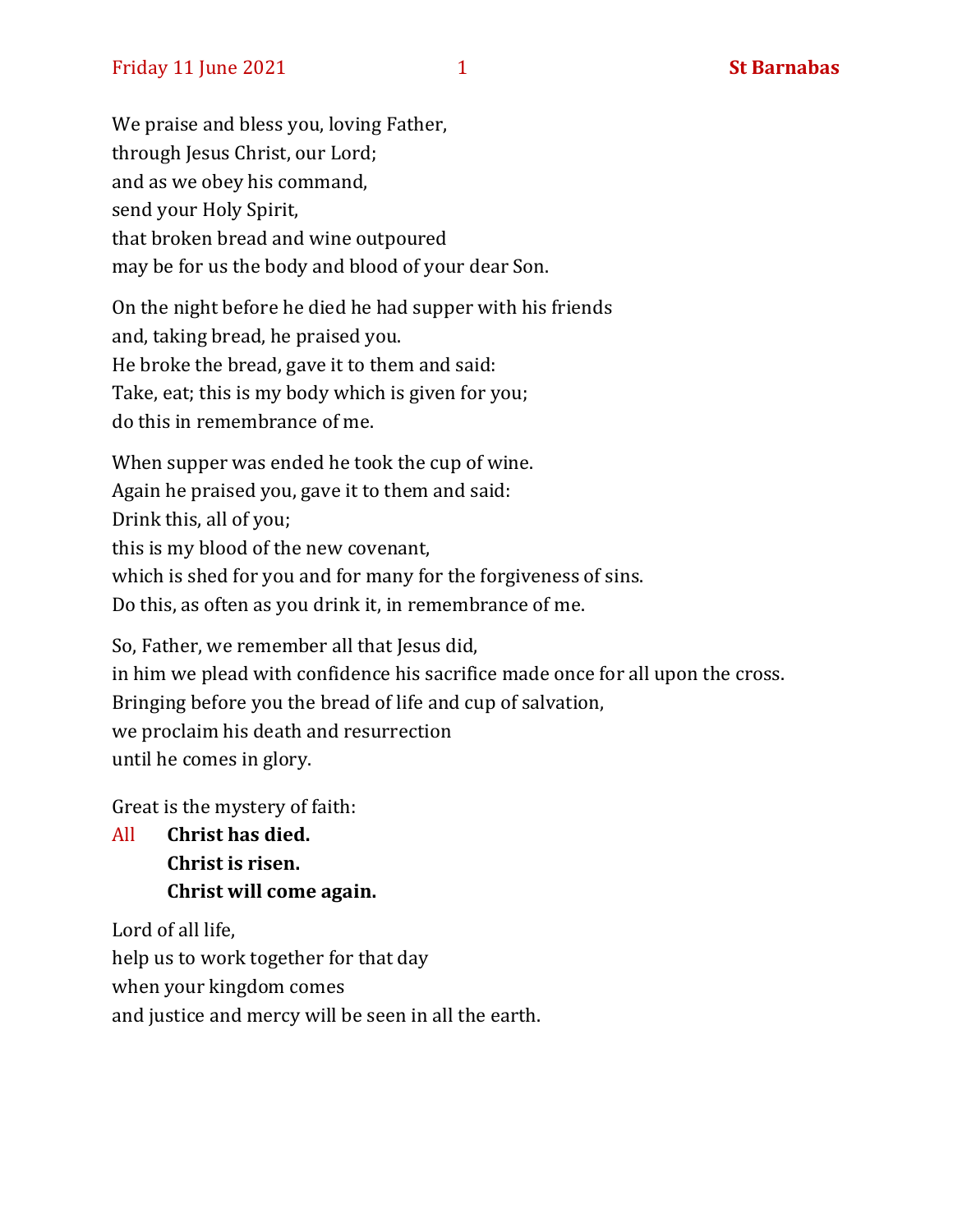Look with favour on your people, gather us in your loving arms and bring us with St Barnabas and all the saints to feast at your table in heaven.

Through Christ, and with Christ, and in Christ, in the unity of the Holy Spirit, all honour and glory are yours, O loving Father, for ever and ever.

All **Amen.**

### The Lord's Prayer

As our Saviour taught us, so we pray

All **Our Father in heaven, hallowed be your name, your kingdom come, your will be done, on earth as in heaven. Give us today our daily bread. Forgive us our sins as we forgive those who sin against us. Lead us not into temptation but deliver us from evil. For the kingdom, the power, and the glory are yours now and for ever. Amen.**

### Breaking of the Bread

We break this bread to share in the body of Christ.

All **Though we are many, we are one body, because we all share in one bread.**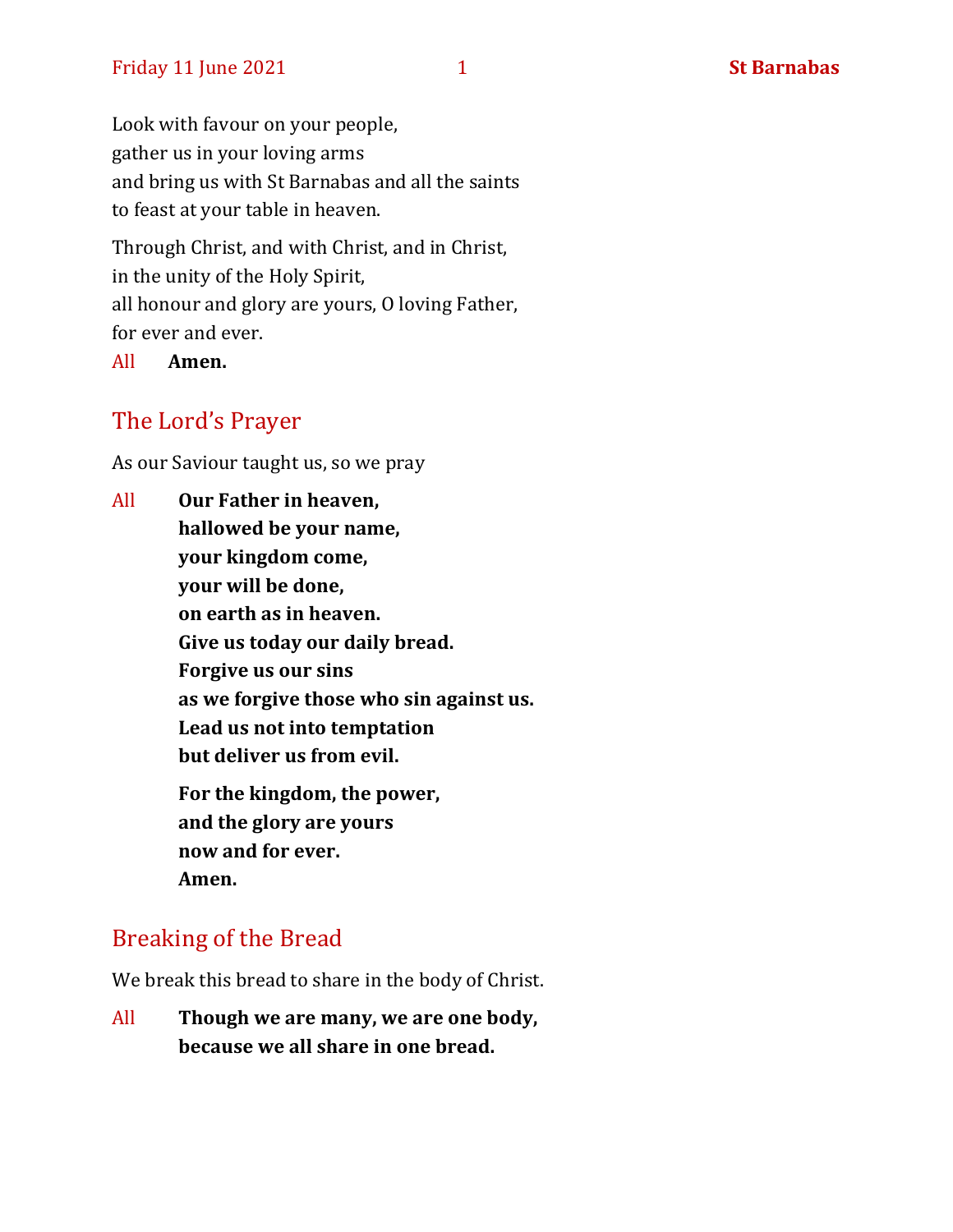All **Lamb of God,**

**you take away the sin of the world, have mercy on us. Lamb of God, you take away the sin of the world, have mercy on us.**

**Lamb of God, you take away the sin of the world, grant us peace.**

Draw near with faith. Receive the body of our Lord Jesus Christ which he gave for you, and his blood which he shed for you. Eat and drink in remembrance that he died for you, and feed on him in your hearts by faith with thanksgiving.

### All **We do not presume to come to this your table, merciful Lord, trusting in our own righteousness, but in your manifold and great mercies. We are not worthy so much as to gather up the crumbs under your table. But you are the same Lord whose nature is always to have mercy. Grant us therefore, gracious Lord, so to eat the flesh of your dear Son Jesus Christ and to drink his blood, that our sinful bodies may be made clean by his body and our souls washed through his most precious blood, and that we may evermore dwell in him, and he in us. Amen.**